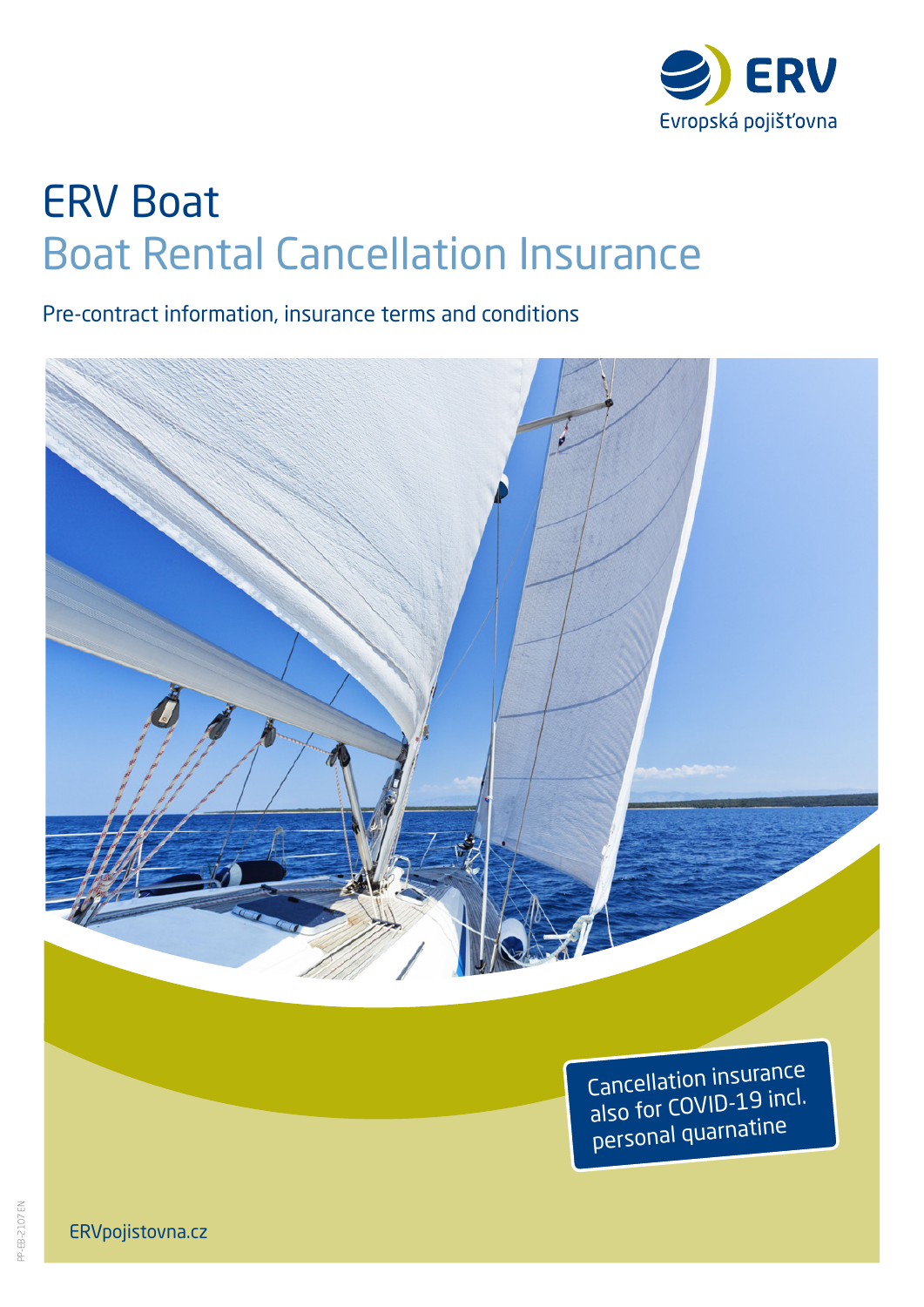Thank you for choosing us as your travel insurance provider. We believe we will convince you that you have made the right choice.

# What information you will find in this document

| How much the insurance costs and how long it applies for 3 |  |
|------------------------------------------------------------|--|
|                                                            |  |
|                                                            |  |
|                                                            |  |
|                                                            |  |
|                                                            |  |
|                                                            |  |
|                                                            |  |
|                                                            |  |

# ERV Boat Table of Insurance Coverage Limits

| <b>Cancellation Insurance for Travellers</b>               |                           |  |
|------------------------------------------------------------|---------------------------|--|
| The maximum price of services we insure                    | CZK 300 000 <sup>1)</sup> |  |
| What problems of travellers (incl. captain) are covered?   | deductible                |  |
| Hospitalization                                            | $O\%$                     |  |
| Death                                                      | $0\%$                     |  |
| Traveller is bedridden (medical certificate)               | 20%                       |  |
| Traveller is COVID-19 possitive                            | 20%                       |  |
| Personal preventive quarantine                             | 20%                       |  |
| What about other verifiable reasons?                       | deductible                |  |
| Other reasons of traveller incl. those related to COVID-19 | 20%                       |  |
| Health problems of persons who were not supposed to travel | 20%                       |  |
| Other reasons of persons who were not supposed to travel   | 20%                       |  |
| Cancellation of boat captain from claimable reasons        | 20%                       |  |

| Substitute Boat Captain Insurance               |               |
|-------------------------------------------------|---------------|
| Maximum limit for substitute boat captain costs | FUR 1 000     |
| Substitute boat captain                         | duductible 0% |

### Explanatory notes:

1) The maximum price of travel services we insure in total per insurance contract, family, or all co-travellers. If you want to insure a more expensive trip or travel service, please contact us at (+420) 221 860 860.

This table is an integral part of the insurance terms and conditions.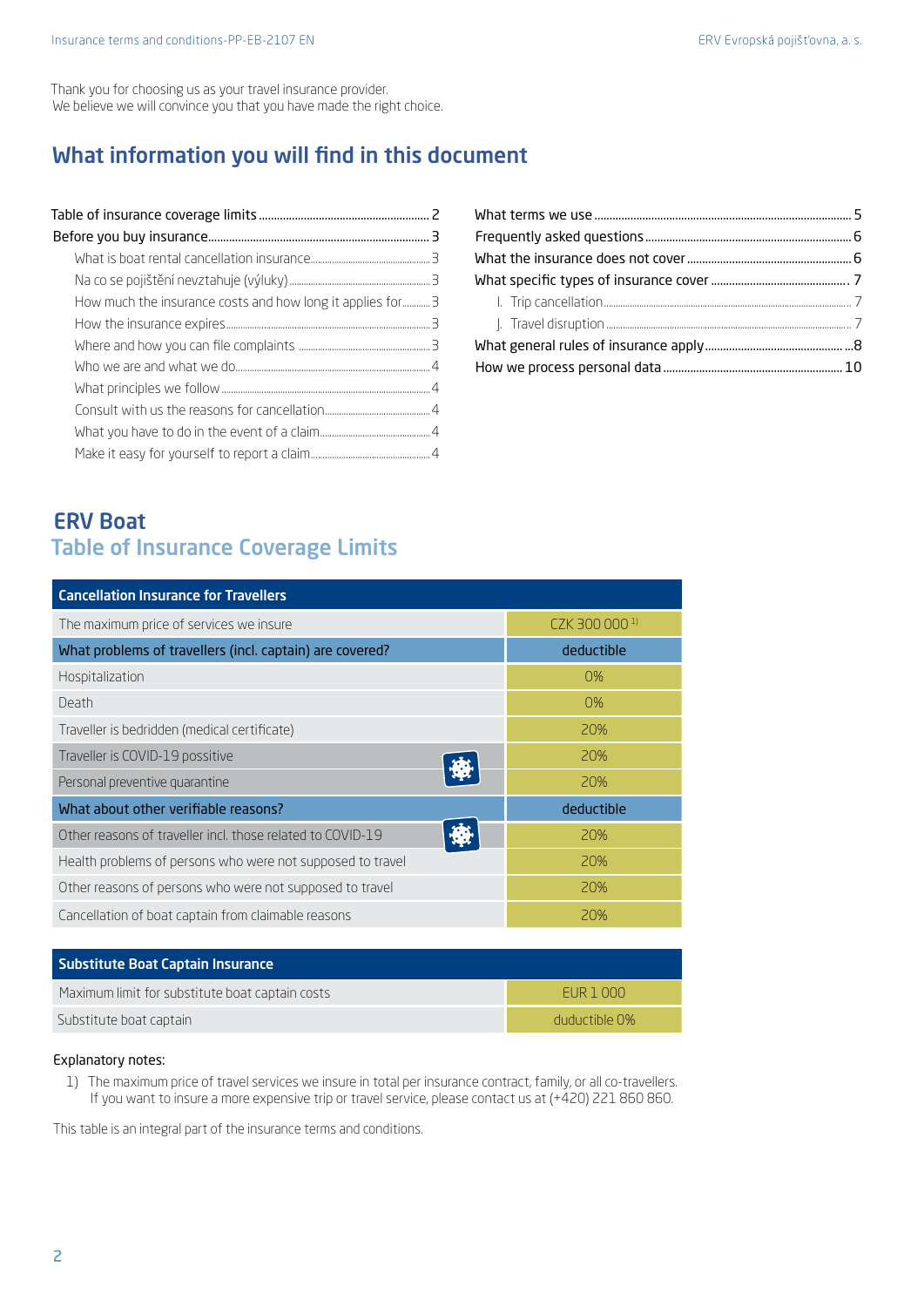# Before you buy insurance

### (pre-contract information)

Before arranging insurance, always consider the nature of your trip and all the activities you intend to pursue. Make sure the product version you have selected and its extension options include these activities.

When taking out a policy on behalf of someone who is not a member of your immediate family, obtain their consent and forward the insurance terms and conditions to them.

### What is boat rental cancellation insurance ERV Boat

Cancellation insurance is intended to cover cases in which you suddenly have to cancel your individual trip or rental of the boat itself.

It covers accidental events related to travel (but never to travel concerns) and the occurrence of COVID-19, as described below in the insurance terms and conditions, which occur during the insurance period.

The cancellation insurance enables travellers (including boat captain) to cancel their trip due to serious medical reasons, incl. when they become ill with COVID-19, they are ordered into personal preventive quarantine (due to contact with a COVID-19 possitive person) or they fail to meet the health conditions for travel from their homeland (airport check, boarding a means of transport, crossing a national border, etc.). The insurance also covers other serious verifiable reasons.

The insurance additionally applies to situations where it is possible to cancel the rental of the boat itself due to the cancellation of the boat captain.

In case the boat captain is forced to cancel their trip, always consult with us the reasons for the cancellation in advance. Together, we can prevent situations where the reasons would not be claimable in accordance with the insurance conditions and we would not be able to provide insurance benefits for the cancellation of the boat rental.

You can arrange it within 3 working days after payment for or order of the first travel service (for example boat rental). If you pay or order your travel service (for example boat rental) less than 15 days before the departure, you have to negotiate the trip cancellation insurance on the day of payment or ordering.

If a trip to a country whose security, health, political or climatic situation may give rise to travel concerns is cancelled, the insurance claim settlement may be reduced by half.

In the table of insurance coverage limits, you will also find when and how much you contribute in each settled claim (deductible).

### What the insurance does not cover (exclusions)

The insurance does not cover events that you cause intentionally, events that constitute violations of the law as well as any of the events expressly listed among the exclusions.

For the list of exclusions, please see page 8 of the insurance terms and conditions, entitled "What the insurance does not cover" as well as the detailed description of each type of policy. All exclusions are colour-coded. Please review the exclusions before entering into an insurance contract.

Pay attention also to your responsibilities described in the insurance terms and conditions. By adhering to them, you will be able to use the insurance to the fullest and we will not have to cut or refuse your insurance claim settlement.

### How much the insurance costs and how long it applies for

We usually set the price of the insurance (premium) for the entire insurance period. The price depends on the insurance coverage and the term of the selected insurance, the geographical area, the purpose of travel and the number and age of the people. The price is indicated in the insurance contract and is paid in a single instalment.

The premium is not subject to value added tax and the insurance claim settlement is not liable to income tax.

Travel cancellation insurance is established once the premium and the price of the travel service are paid and it continues to apply until you start to use your travel service(s) or cross the Czech border.

Before taking out the insurance and starting your trip, please, read our current statement regarding the situation abroad available on our website. Also, thoroughly monitor all the recommendations of the Ministry of Foreign Affairs (MFA) of the Czech Republic (or other state authority bodies) related to travel and its possible restrictions. Up-to-date information valid just before your departure may immediately affect the validity of your insurance.

### How the insurance is linked to other products

We offer the insurance under the same conditions separately or as a supplement to another product or service (for example boat rental). However, you can always buy a product or service without insurance.

### How the insurance expires

A travel insurance usually expires with the lapse to the negotiated term. Insurance may also be terminated by

- our mutual consent,
- $\blacksquare$  withdrawal from the contract, if either you or we submit false information.
- $\blacksquare$  withdrawal from the contract within 14 days of arranging the policy using means of remote communication, as long as the term of the policy exceeds one month.
- a notice of termination sent within 2 months of the arrangement date. We will terminate the policy within 8 days of receiving the notice,
- a notice of termination sent within 3 months of reporting a claim. We will terminate the insurance within 30 days of receiving the notice.
- **by a notice of termination you will serve within 2 months of** establishing that we have violated the equal treatment principles. We will terminate the insurance within 8 days of receiving the notice.

### Where and how you can file complaints

Please let us know of your complaint using the channel that best fits your needs:

- by email at klient@ERVpojistovna.cz,
- via www.ERVpojistovna.cz/en,
- **by a letter sent to ERV Evropská pojišťovna, a. s., Křižíkova** 237/36a, 186 00 Praha 8,
- by phone on +420 221 860 860.

You can also complain to the Czech National Bank, Na Příkopě 28, 115 03 Praha 1, Czech Republic, tel.: +420 224 411 111.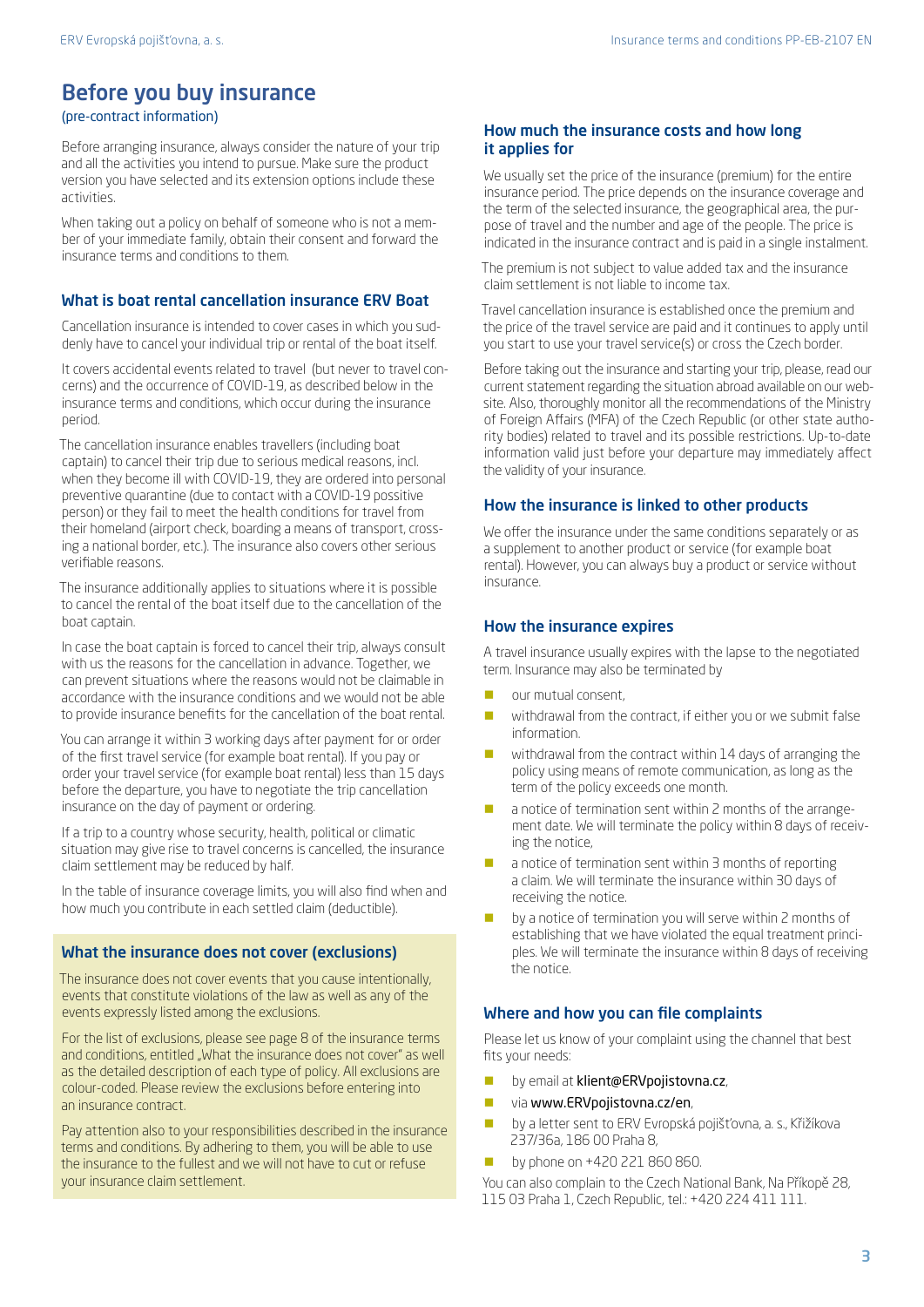For out-of-court settlement of consumer disputes, you can contact

- **the Office of the Ombudsman of the Czech Insurance** Association, Elišky Krásnohorské 135/7, 110 00 Praha 1, phone: +420 602 273 096, www.ombudsmancap.cz,
- Czech Trade Inspection Authority, Štěpánská 567/15, 120 00 Praha 2, phone: +420 296 366 360, www.coi.cz.

### Who we are and what we do

We are an insurance company. A travel insurance company. We are different because travelling is our life. It has been like that for over 100 years now.

We deal with insurance in the non-life insurance segment. If you are interested in how we are doing, go to [www.ERVpojistovna.cz/en/](http://www.ERVpojistovna.cz/en/mandatory-information) mandatory-information.

You can find us at ERV Evropská pojišťovna, a. s., Křižíkova 237/36a, 186 00 Praha 8. Our ID number is 492 40 196 and we are registered in the Commercial Register kept by the Municipal Court in Prague, Section B, File 1969.

Our website is www.ERVpojistovna.cz, and you may call us +420 221 860 860 or email us at any time at klient@ERVpojistovna.cz.

Regardless of the channel of communication you choose, we will speak Czech or English to you.

### The principles we follow

Our operations are overseen by the Czech National Bank. We are subject to the law of the Czech Republic, and any disputes are resolved by Czech courts.

The insurance contract that regulates our mutual relationship is mainly governed by the Civil Code and the insurance terms and conditions.

We observe the Code of Conduct of the Czech Insurance Association, the Code of Conduct of the Financial Market (www. cap.cz), and the internal rules of the ERGO Group.

### Consult with us the reasons for cancellation

Contact us in any situation in which you feel like you have a serious reason to cancel your trip.

What will we need to know from you?

- **v** your name and date of birth,
- what has happened, or what health problems you are experiencing,
- $\blacksquare$  vour policy number,
- contact phone number.

You can simply contact us via the Moje Evropská mobile app homepage or by calling +420 221 860 860.

### What you should do in the event of a claim

When cancelling a trip:

- $\Box$  Contact us immediately and consult the next steps with us.
- Have your travel agent/service provider issue a cancellation invoice for the tour/service you have purchased.
- The claim should be reported before the scheduled onset of the trip, if possible.

### Make it easy for yourself to report a claim

In order for us to deal with any claim, we will always require a claim report duly filled in. The easiest way is to report the claim online via www.ERVpojistovna.cz. With this service, any claim will be settled within 7 business days. For a smooth settlement process, carfully fill in all columns of the online claim report, attach the scanned originals of the documents, and provide the most detailed possible description of the circumstances in which the damage occurred. Keep the original documents for possible verification. You may also print the claim report out and send it to us by post.



For smooth reporting of claims, have the appropriate documents ready, e.g.:

- **insurance contract,**
- medical report,
- $\blacksquare$  receipts,
- medical treatment bills and medication receipts,
- confirmation of the damage incurred issued by the carrier, the police, the hotel, car rental company, boat rental or other boat rental intermediary company, etc.
- attach photos or written testimonies, where available.

For a specific list of documents required for your type of damage, please refer to step 1 of the online report.

We will keep you informed of the progress achieved in investigating the claim and payment of the insurance claim settlement.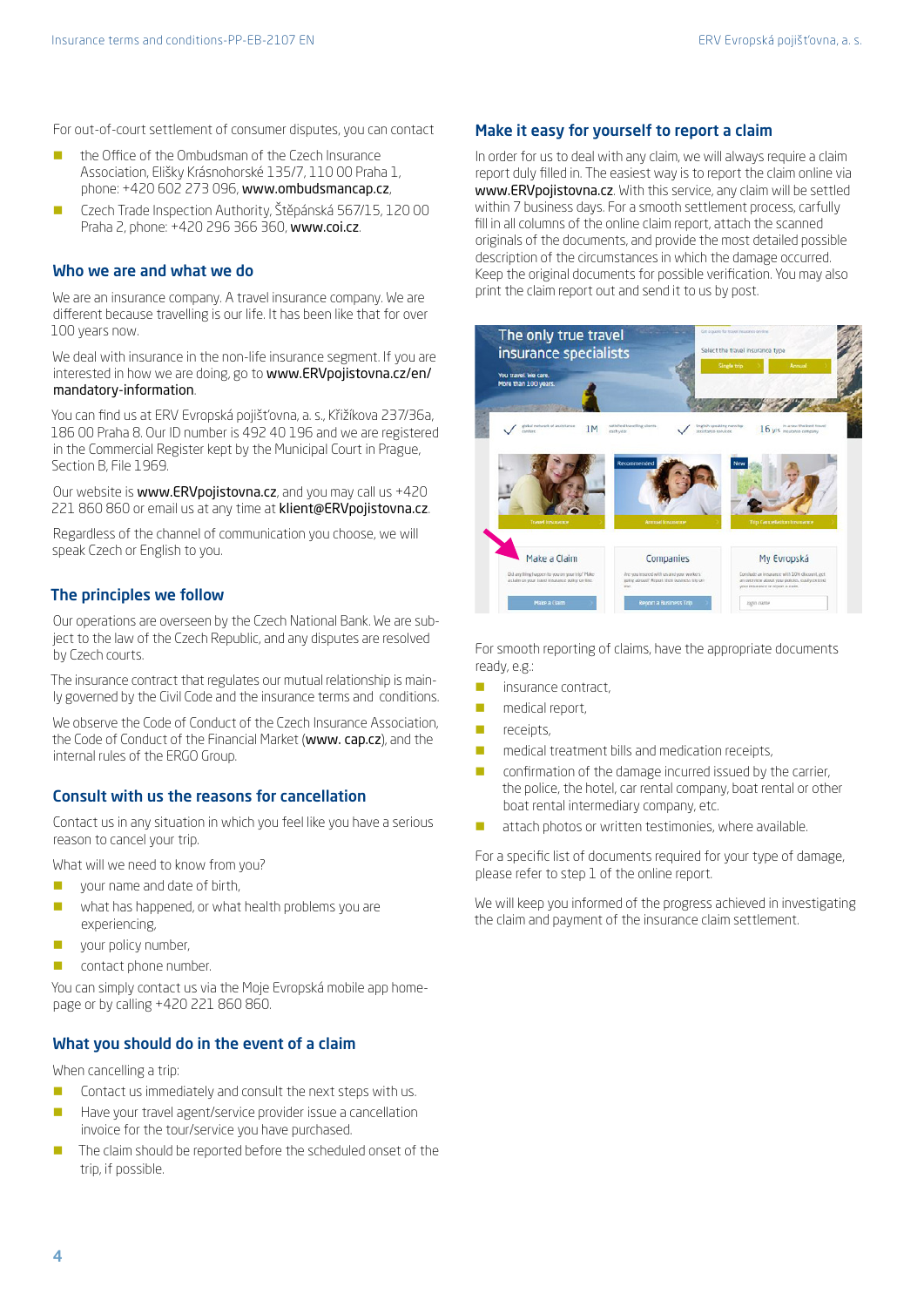## What terms we use

We tried to be as accurate as possible while writing the text of the insurance terms and conditions. Yet, it may not always reflect every possible scenario. In order to make the text easy to follow, we prepared a glossary of basic terms defining the expressions used.

**Boat captain** is a person in charge of the boat control having all relevant authorizations.

Closest relatives are your parents and children, i.e. your dependants up to the age of 26. A husband and wife, registered partners and partners who share a common household are also regarded as the closest relatives.

Collective claim is a claim resulting from one event that involves more than 3 of your employees.

**Compensation table** is a list of physical harm scenarios caused by an injury, on the basis of which we determine the amount of permanent disablement benefits. The table is available at our website.

Continued treatment denotes health care that is provided to you following the treatment of an acute illness or injury. Whether we regard the treatment as continued treatment will be decided by the physician of our assistance services after consulting your attending physician.

Deductible denotes an amount you contribute to each claim settled.

Employee refers to a person under a labour-law or similar relationship with an employer, or an entrepreneurial natural person.

Employer refers to a legal entity or entrepreneurial natural person whose employees are covered by the insurance.

Europe means all European countries (incl. the European part of Russia and the Caucasus), the Canary Islands, Madeira, the Azores and the Mediterranean coast countries.

**Expedition** denotes a pre-organised trip, the purpose of which is to achieve a special sporting or scientific result.

Fellow traveller refers to a person travelling with you, who is named in the same policy, or tour contract.

Fixed-sum insurance denotes insurance under which a predetermined amount is paid to you in the event of a claim. The actual damage worth is irrelevant.

Chronic illness denotes an illness that existed at the time of the conclusion of the insurance contract and that has caused you health complications or has led to a change in medication or your treatment regimen during 6 months prior to your scheduled departure. We do not automatically treat incurable diseases as chronic illnesses.

Individual item also denotes a set of your things of a similar or identical nature or use (e.g. a camera with accessories), even though they may not have been bought at the same time.

**Injury** is a health issue you have suffered due to the sudden action of an external factor or your own physical strength regardless of your will. More serious injuries may be lethal or result in permanent consequences.

**Insurance risk** denotes a specific situation, during which a claim may occur.

Insurance coverage denotes an amount of money we will pay you on your claim.

Insured event (claim) denotes an accidental event as described in the insurance terms and conditions, which occurred during the insurance term and which establishes our obligation to provide you with insurance coverage.

Insured person denotes the person stated in the insurance contract as the beneficiary of the insurance coverage.

Loss event denotes an event that leads to damage on your part. It may result in the insurance claim settlement.

Loss insurance denotes an insurance, under which we will cover the actual amount of your loss subject to the negotiated limits.

Manual labour denotes any compensated work other than administrative or managerial work.

Natural disaster denotes the devastating action of natural forces. This mainly involves fires, explosions, direct strikes of lightning, storms, floods or area flooding, hail storms, landslides, rocks or earth collapsing, avalanche falls and falls of trees or posts, earthquake, volcanic activity, etc.

**Outpatient treatment** denotes a treatment provided by a physician, which does not require your hospitalisation.

Personal effects denote luggage and personal items customary to the given purpose of the trip. You may either own these items and take them on your journey or acquire them while travelling. If you have taken out insurance for items belonging to your employer (e.g., a mobile phone, notebook), they are also treated as your personal effects.

Policy is a confirmation of the insurance you have taken out.

Policy holder denotes a person who has entered into an insurance contract with us.

Robbery denotes the appropriation of an insured item with the use of violence or a threat of imminent violence.

Table of insurance coverage limits (table) means an overview of the highest possible amounts that may be paid to you on claims that occur during a single trip abroad in the course of the insurance term. The table also shows specific insurance coverage limits and your deductible on each claim settled.

Terrorism denotes the purposeful use of violence or a threat of violence. It is usually directed against unsuspecting persons and its aim is to incite fear with a view to achieving a political, religious or ideological goal.

**Tour** denotes a combination of travel services fixed in advance, which the travel agent sells you for an overall price.

Valuables refer to antiquities, jewellery, furs, precious stones and items containing gold or platinum.

We are ERV Evropská pojišťovna, a. s., with our registered office at Křižíkova 237/36a, 186 00 Praha 8, Czech Republic. Our ID number is 492 40 196 and we are registered in the Commercial Register kept by the Municipal Court in Prague, Section B, File 1969.

You refer to the person entering into an insurance contract with us, or the person referred to in the contract as the insured person.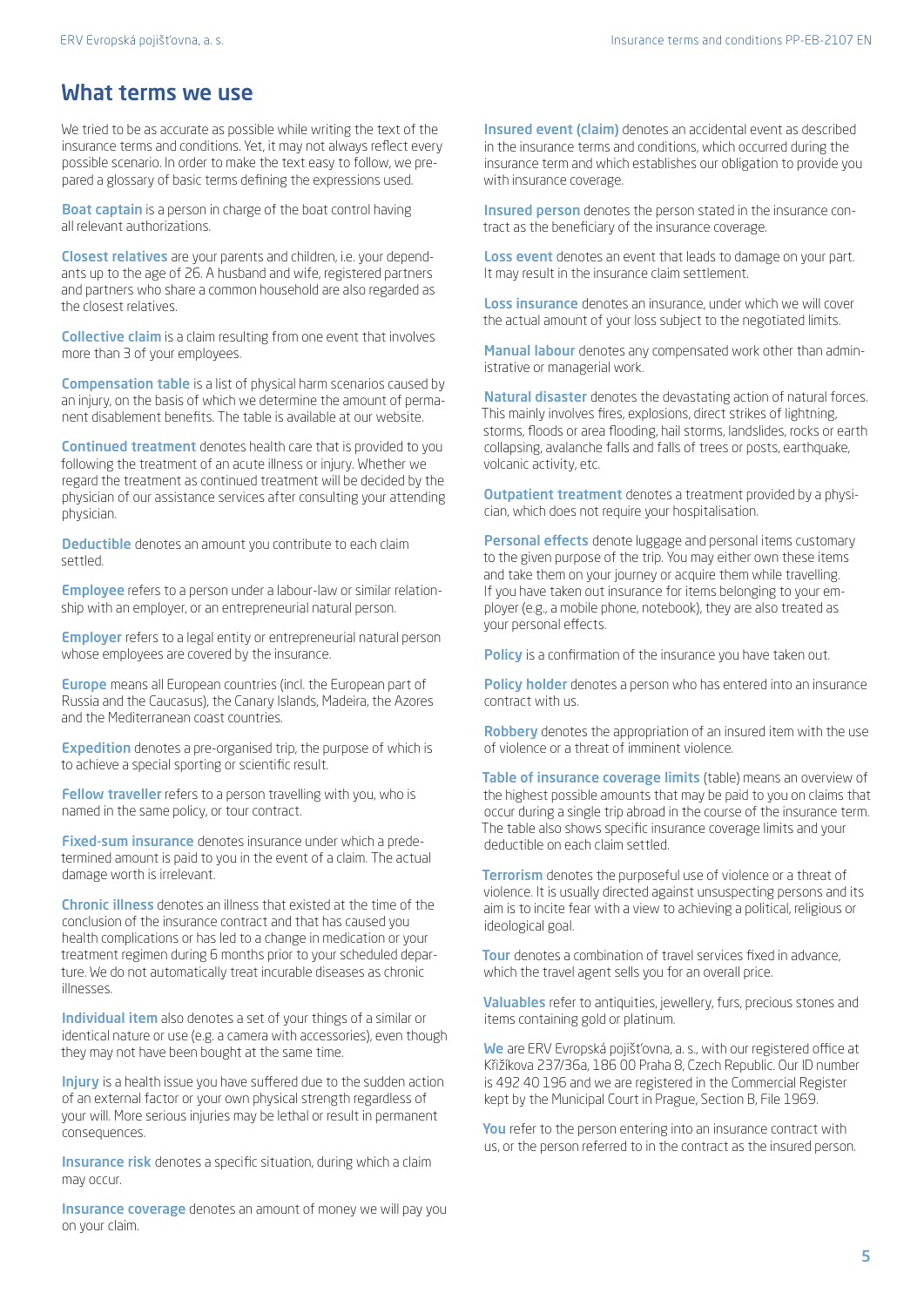# Frequently asked questions

Not everyone has the time or the patience to read the lengthy insurance terms and conditions. Therefore, we have created a list of questions and answers, which will provide you with all the essentials you need to know.

#### Does my insurance cover COVID-19?

Yes, the cancellation insurance enables trip cancellation if you become sick with COVID-19 or you are ordered into personal preventive quarantine or you fail to meet the health conditions for travel from your homeland (airport check, boarding a means of transport, crossing a national border, etc.).

#### Will I get insured if I am undergoing a long-term treatment?

Yes, you will, the insurance is also available to the chronically ill. However, the condition is that your health status has been stabilised for 6 months before the planned departure, i.e. there have been no medical complications, or changes in medication or treatment regimen during that time. For trip cancellation insurance it is 6 months before the insurance is taken out.

### What does "deductible" mean?

Deductible is a specific amount or percentage you contribute to each claim settled. For example, if your deductible is 20%, on a claim amounting to CZK 10,000, we will pay you CZK 8,000. When taking out your insurance, you may select a variant with or without a deductible.

### What is the purpose of cancellation insurance?

The cancellation insurance provides coverage in case you need to suddenly cancel a boat rental. The reasons may include, for example, your serious acute illness or injury that requires hospitalisation, death of your closest relative or extensive damage to your residence. The amount of deductible that you contribute to each claim is stated in the table of insurance coverage limits, as well as in the text of the insurance terms and conditions.

#### How can I buy cancellation insurance?

You can take out the insurance within 3 working days after the purchase or ordering of the travel service (for example boat rental). However, when you pay for or order the travel service less than 15 days prior to the departure date, the cancellation insurance must be taken out on the day of payment or ordering.

#### How long am I covered by cancellation insurance?

Cancellation insurance lasts until you start to use your travel service(s) or cross your homeland border. This means, for example, when you check in at an airport or cross a border into a foreign country in your own vehicle.

#### Does my insurance cover business trips?

Yes, we will take care of you regardless of whether you are travelling abroad for business or entertainment.

# What the insurance does not cover

(general exclusions)

Before clarifying what your insurance does cover, let us list the instances where it will not provide any coverage. This will typically involve situations where the loss occurs as a result of:

- 1. Your deliberate action or the deliberate action of other persons prompted by you.
- 2. Your gross negligence, which, however, does not apply to liability or legal protection insurance.
- 3. Isolated or repeated instances of abuse of alcohol, narcotic or psychotropic substances.
- 4. Mental disorder or mental illness including depression.
- 5. Contracting AIDS.
- 6. Inadvertent events that cannot be prevented regardless of all efforts (e.g. pandemics, strikes and other types of suspension of work).
- 7. Nuclear leaks or leaks of radiation from radioactive fuel or waste, the effects of nuclear, chemical or biological weapons.
- 8. War, civil unrest, declared, or non-declared military action, civil war, invasion, rebellion, revolution, uprising, military coup, or violent usurpation of power.
- 9. Trips to areas we have designated as war zones, or in respect of which the Ministry of Foreign Affairs issued a warning prompting citizens to reconsider travelling to that area.
- 10. Transport of war related material to an area designed as a war zone by the Ministry of Foreign Affairs of the Czech Republic.
- 11. Terrorism and any other violent acts you participate in.
- 12. Your participation in excursions to places with extreme climatic or natural conditions and in expeditions (e.g. polar expeditions, desert trips, cave exploration, etc.).
- 13. Organisation of any extraordinary events to save your life or to ensure your rescue in remote areas or in extreme conditions (e.g., in rebel areas, mountains, deep forests, in the open sea, in sparsely populated areas).
- 14. Your participation in motor racing events or, engaging in motor racing practice.
- 15. Flying on board of an air plane or a helicopter, except for flights on board of registered personal aircraft or helicopters as a passenger.
- 16. Sports activities other than those expressly covered by your insurance.
- 17. Professional sports activities of any kind whatsoever, including practice.
- We are not obliged to provide any insurance claim settlement when:
- 18. Loss occurs as a result of the original loss.
- 19. The damage was caused as a result of the actions of you or your fellow traveller.
- 20. There is an entity that is primarily obliged to compensate the damage.
- 21. You do not, through your own fault, meet the conditions for entry / exit to / from the destination or the conditions of the destination in which the transfer to the connecting transport connection will take place.
- 22. There was widespread intervention by a state power or public administration.
- 23. You have already been ordered a preventive quarantine in your home country.

Other possible coverage limitations under your insurance are specified in the relevant sections of these insurance terms and conditions.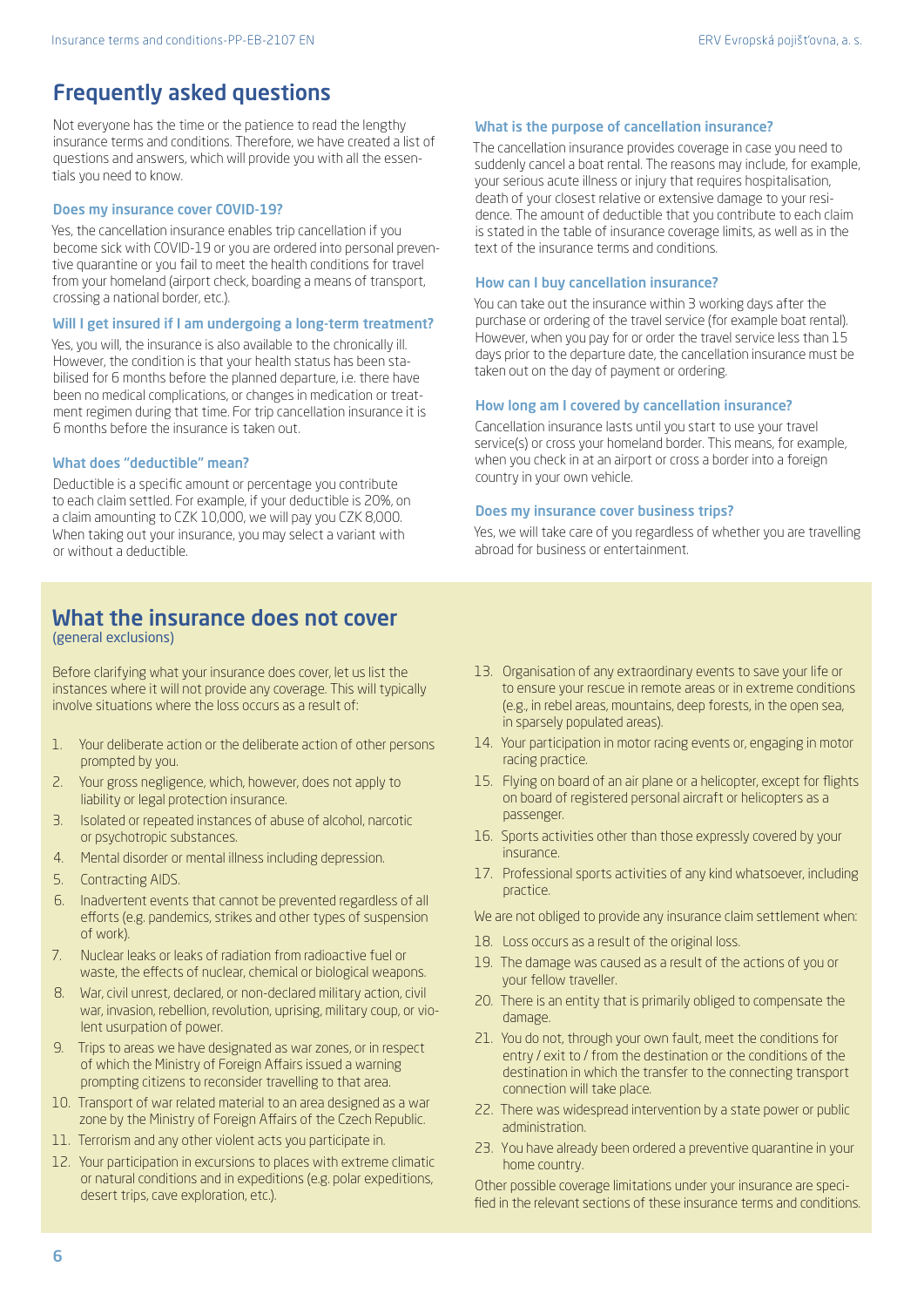# What specific types of insurance cover

### (special insurance terms and conditions)

This section describes in detail the types of problems that may be covered by the insurance. The specific scope of your coverage can be found in the table of insurance coverage limits in the introduction to these insurance terms and conditions.

You can arrange the insurance within 3 working days after payment for or order of the first travel service (for travels with departure up to 15 days, on the day of payment for or order of the travel service.

### I. Trip cancellation

Unexpected events may occur between the arrangement of your trip and the actual departure. Some of them may force you to cancel your trip. That is why you may appreciate this specific insurance.

If a situation occurs forcing you to cancel your trip, promptly inform us thereof so that we can advise you on how to proceed in this case. Otherwise, your claim to insurance coverage may be curtailed reasonably.

Cancel your trip as soon as it becomes clear that you will not be able to travel.

When reporting the claim to us, submit documents attesting to the reasons for cancelling your trip, such as medical report, death certificate, confirmation of ordered personal quarantine or non-admission to the means of transport or country. At the same time, be able to provide any other documents we may request from you (such as the cancellation invoice or boat driving licence).

The insurance claim settlement paid to you, your family members or any other insured persons for all claims reported will not exceed the insurance coverage limit specified in the table. This also applies in the case of conclusion of multiple individual insurance contracts.

If you cancel your trip to an area we regard as a risk zone, or where political, sanitary, or other conditions can cause travel concerns, we can reduce the insurance claim settlement by half.

### **I.1 Cancellation fees (loss)**

- 1. If you cannot undertake the trip, we will cover the cancellation fees you will be liable to in relation to the provider of any travel services you have already paid for.
- 2. You can **cancel the entire boat rental** if any of the following situations occurs to the boat captain
- 2.1 hospitalisation or confinement to bed following a decision of the attending physician,
- 2.2 death,
- 2.3 hospitalisation due to pregnancy or the onset of a high-risk pregnancy up to two months before expected delivery,
- 2.4 rape,
- 2.5 COVID-19 desease,
- 2.6 the captain is ordered, through no fault of their own, a personal preventive quarantine by the relevant administrative body or a physician (due to contact with an infected person), which ends no earlier than on the day of planned departure,
- 2.7 the captain fails, unexpectedly and through no fault of their own, to meet the health conditions for travel (check-up at the airport, boarding a means of transport, crossing a national border etc.) at the time of departure in connection with COVID-19,
- 2.8 death of the closest relative, siblings or grandparents, or of the closest relative of their family member who was not supposed to participate in the same trip, less than 30 days before departure,
- 2.9 extensive damage to their residence that occurs less than 30 days before departure if their presence at the site during the period of the scheduled cruise is demonstrably necessary.
- 3. The reasons of the trip cancellation of the traveller or the boat captain without an option to cancel the entire boat rental are deemed to be all the reasons specified in point 2 plus:
- 3.1 other serious verifiable reasons of you or your co-traveller,
- 3.2 health problems of persons who were not supposed to travel with you,
- 3.3 other verifiable serious reasons of persons who were not supposed to travel with you.
- 4. You can cancel your trip due to COVID-19 only if you or a cotraveller suffer(s) from health problems.
- The serious verifiable reasons must arise without fault of the persons concerned less than 30 days before departure.
- 6. We will also cover the cancellation fees for the above reasons for co-travelling grandparents so that they do not have to travel without you.
- 7. The insurance does not cover a situation where the service of the boat captain is ensured by the boat rental agency or broker.
- 8. In the event of a claim, the boat captain needs to submit the relevant boat driving licence.
- 9. Your deductible from each claim settlement is
- 9.1 0% in the case of hospitalization or death,
- 9.2 20% in any connection with COVID-19 and for all other reasons,
- 9.3 20% for all travellers (with the exception of the boat captain) in the event that the entire boat rental is cancelled according to point 2.
- 10. We will pay the cancellation fees of a co-traveller who is not an immediate relative only if that traveller would have to travel alone.

### J. Travel disruption

It may happen that the boat captain will not be able to participate in your cruise and you will not want to cancel the entire boat rental.

In this case you may need an insurance that will cover your costs for a substitute boat captain without necessity to cancel entire boat rental.

### **J.1 Substitute boat captain (loss)**

- 1. If the boat captain cannot participate the cruise for the reasons specified in point 2 of section I.1 and you will not want to cancel the entire boat rental, we will pay you the costs for a substitute boat captain up to EUR 1,000.
- 2. The substitute boat captain may be any person you choose who has the appropriate boat driving licence.
- 3. In the event of a claim, you need to present
- 3.1 the reason of the trip cancellation by the original captain according to point 2 of section I.1,
- 3.2 the boat driving licence of the original captain,
- 3.3 and the invoice for the services provided by the substitute captain, or bills of efficiently incurred costs for the substitute boat captain, if the boat driving is not provided as a professional service,
- 3.4 the boat driving licence of the substitute captain.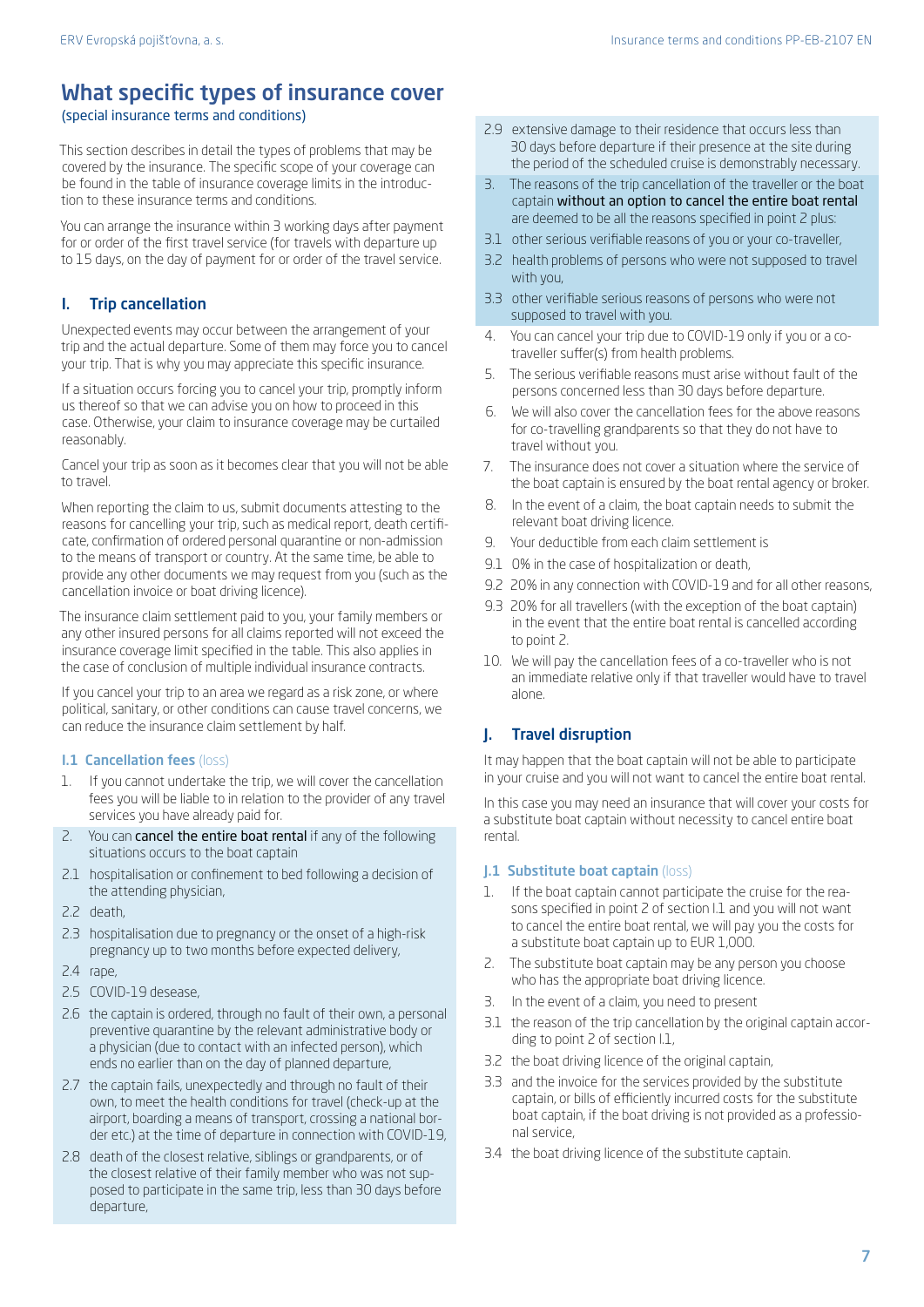#### What the insurance does not cover

- 1. We are not obliged to pay if
- 1.1 you, your travel agent or other travel service supplier change your travel itinerary or your plans, which includes changes in the tour/travel service reservation,
- 1.2 the travel agent or other travel service supplier cancels your trip,
- 1.3 you cancel the trip before the travel agent does if it is clear the travel agent would cancel the tour anyway,
- 1.4 you are not granted a leave of absence,
- 1.5 you are excluded from transport, you are not cleared, etc. (excepting the point 5.4 of this section),
- 1.6 an important but substitutable person (driver, boat captain, guide, etc.) cannot participate in your trip,
- 1.7 a co-traveller, who is not a member of your family, cannot participate in your trip,
- 1.8 you do not want to travel to a destination that is not directly threatened by extraordinary circumstances, or these circumstances have no significant impact on the provision of travel services,

# What general rules of insurance apply?

(general insurance terms and conditions)

This section lays down further general rules governing our policies.

### 1. What is boat rental cancellation insurance

1.1 Trip cancellation insurance provides you with insurance coverage when you have to cancel your individual trip or rental of the boat itself for serious reasons. However, it does not apply to travel concerns.

### 2. How an insurance contract is formed

- 2.1 The insurance is regulated under Act No. 89/2012 Coll., Civil Code (hereinafter referred to as the "Act"), and other generally binding legal regulations of the Czech Republic. It is also governed by the present policy conditions and other provisions of the insurance contract. The latter is governed by Czech law.
- 2.2 An insurance contract will be deemed established between us once you pay the premium.
- 2.3 We will issue a policy for you, stating your name, the names of the other insured persons, the insurance contract number, the insurance coverage and the duration thereof, the amount of the premium and the date of establishment of the contract.
- 2.4 The insurance contract and any legal acts related to the insurance must be provided in writing. This requirement is fulfilled when we communicate electronically or by phone as long as we are able to verify your identity in such communication.
- 2.5 You are required to inform us of any changes to your personal data, including your contact address.

### 3. How we determine the premium

- 3.1 For trip cancellation insurance, the premium is determined according to the price of the services in relation to which the insurance is being arranged.
- 3.2 We set the insurance premium for the entire duration of the insurance (one-off premium), and the amount and due date thereof are stipulated in the insurance contract.
- 1.9 there are adverse weather conditions in the destination.
- 1.10 the boat captain's service is ensured by the boat rental agency or broker as part of the boat reservation,
- 1.11 The captain will not submit the boat driving licence.
- 2. Other factors we do not consider as eligible reasons for cancelling a trip include
- 2.1 acute illness or injury which, at the time of the arrangement of the insurance, was being treated or for which examinations required to establish a diagnosis or the treatment method were being conducted,
- 2.2 your chronic illness,
- 2.3 an injury you suffer while consciously violating the legal regulations and/or recommendations,
- 2.4 planned surgeries and examinations.
- 3. The cancellation fees do not include costs that will only be incurred by the service provider as a result of your departure, e.g. insurance, optional excursions, airport taxes.
- 4. The attending physician must not be you or a member of your family.
- 3.3 Regardless the reason or manner of insurance termination one-off premium always belongs to the insurer in full.

### 4. Who can be insured

4.1 The insurance contract states the names of the persons insured. We insure citizens of the Czech Republic as well as foreign nationals.

### 5. When the insurance commences

- 5.1 The cancellation insurance is established once the premium and the price of the travel service are paid and it continues to apply until you start to use your travel service(s) or cross the Czech border.
- 5.2 The insurance contract indicates the start and the end of the duration of the contract.
- 5.3 The validity of your insurace may be affected based on our statement or recommendations of the Ministry of Foreign Affairs of the Czech Republic (or other state authority bodies) related to travel and its possible restrictions.

### 6. How the insurance expires

- 6.1 With the lapse of the agreed insurance term.
- 6.2 By mutual consent between you and us.
- 6.3 By withdrawal from the contract, if either you or we submit false information.
- 6.4 By withdrawal from the contract within 14 days of arranging the policy using means of remote communication, as long as the term of the policy exceeds one month.
- 6.5 By a notice of termination sent within 2 weeks of the arrangement date, in which case we will terminate the insurance within 8 days of receiving the notice.
- 6.6 By a notice of termination sent within 3 weeks of reporting a claim, in which case we will terminate the insurance within 30 days of receiving the notice.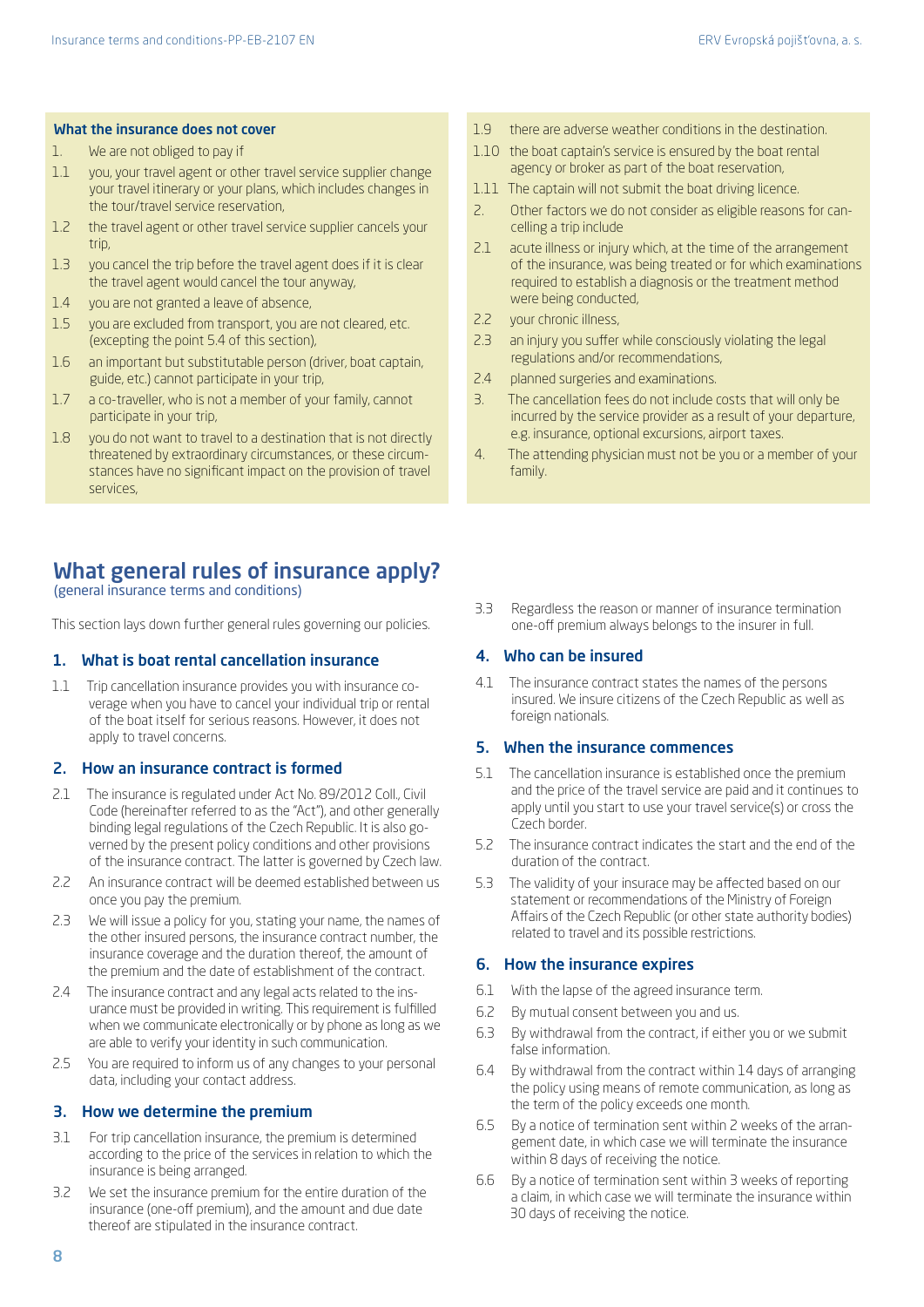6.7 By a notice of termination you will serve within 2 months of establishing that we have violated the equal treatment principles. We will terminate the policy within 8 days of receiving the notice.

If a notice of termination is served, we will keep the premium paid and you are entitled to settlement on claims that occurred before the termination.

### 7. What are the factors affecting claim settlements

- 7.1 We will settle your insurance claims as defined under the insurance contract.
- 7.2 If we enter into multiple insurance contracts covering the same insurance risks, we will only settle your claim once.
- 7.3 Your claim settlement will be paid to you within 15 days of the completion of our investigation into your claim.
- 7.4 The settlement amount will be paid to you in the local currency, at the exchange rate of the foreign currency market promulgated by the Czech National Bank on the day of the claim.
- 7.5 If you violate any of the obligations laid down in the policy conditions or any legal regulations, we may reasonably reduce your settlement amount.
- 7.6 If a trip to a country whose security, health, political or climatic situation may give rise to travel concerns is cancelled, the insurance claim settlement may be reduced by half.
- 7.7 Always provide complete, true and undistorted data when reporting a claim. Otherwise, your insurance settlement claim may be denied in its entirety.
- 7.8 If, during the insurance term, you experience consequences of an event that occurred before its commencement, your settlement claim may be denied.
- 7.9 In terms of transportation, your insurance claim settlement is limited to an economy ticket or equivalent transportation class. Our assistance services may approve other type of transport for medical reasons.
- 7.10 We can only provide insurance claim settlement if we do not contravene any sanctions or embargoes imposed by the European Union, the Czech Republic or the United States of America by doing so.

### 8. How are the rights under insurance claim settlements passed on

- 8.1 Your rights vis-a-vis your health insurance company resulting from a claim will pass to us.
- 8.2 If anybody causes you any damage that you may recover, then the right passes to us, up to the amount of the insurance claim settlement we have paid to you.

### 9. What you have to do in the event of a claim

- 9.1 Do your best to avert or mitigate the extent of imminent damage.
- 9.2 Let us know as soon as possible that you have incurred damage and provide complete, true and undistorted data on the damage.
- 9.3 Fill in all data in the claim report properly, enclose original documents and describe the circumstances of the damage the best you can.
- 9.4 Provide evidence that the damage occurred during the insurance term.
- 9.5 If you have arranged any other travel insurance, tell us the name of the other insurance company.
- 9.6 Make sure that we can apply our claim to damages with a third party.
- 9.7 In the event of harm to your health, grant your consent to us reviewing your medical records, or submit to a medical examination conducted by our physician.
- 9.8 If a police report is necessary to prove the damage, immediately report the damage to the local police.

### 10. How long we investigate a claim

- 10.1 We will start investigating a claim immediately after you report it. We are obliged to close the investigation within 3 months. The time limit may be extended by mutual consent.
- 10.2 The time limit for the investigation will be suspended during the time we cannot go on with the investigation due to reasons attributable to you.
- 10.3 If we cannot close the investigation in good time, we will let you know why.
- 10.4 If you provide sufficient evidence for your claim, we will provide an advance on your claim settlement amount.

### 11. Where and how you can file complaints

- 11.1 Please let us know of your complaint using the channel that best fits your needs:
	- **by email at klient@ERVpojistovna.cz**,
	- via www.ERVpojistovna.cz,
	- by a letter sent to ERV Evropská pojišťovna, a. s., Křižíkova 237/36a, 186 00 Praha 8, Czech Republic.
	- by phone on +420 221 860 860.
- 11.2 You can also complain to the Czech National Bank, Na Příkopě 28, 115 03 Praha 1, Czech Republic, phone: +420 224 411 111.
- 11.3 For out-of-court settlements of consumer disputes you can contact:
	- Office of the Ombudsman of the Czech Insurance Association, Elišky Krásnohorské 135/7, 110 00 Praha 1, phone: +420 602 273 096, www.ombudsmancap.cz,
	- Czech Trade Inspection Authority, Štěpánská 567/15, 120 00 Praha 2, phone: +420 296 366 360, www.coi.cz

### 12. What is marketing consent

- 12.1 By entering into an insurance contract, you agree to the processing of any personal data provided for the purpose of sending our commercial communications and offers.
- 12.2 If you do not agree to this, please notify us by email or letter.

### 13. How we modify the insurance terms and conditions

- 13.1 We may unilaterally amend the insurance terms and conditions that apply to already concluded insurance contracts.
- 13.2 In order for any amendment to apply, we must communicate it to you and give you an opportunity to comment on it within 30 days.
- 13.3 If you do not comment within the time limit above, you will be deemed to approve of the amendment.
- 13.4 If you express your disapproval by email or letter, you also have the option to terminate the insurance contract. Your contract will then expire on the day the notice of termination is delivered to us.
- 13.5 Unless you approve an amendment, we may terminate your insurance contract after 30 days from the effective date of the amendment.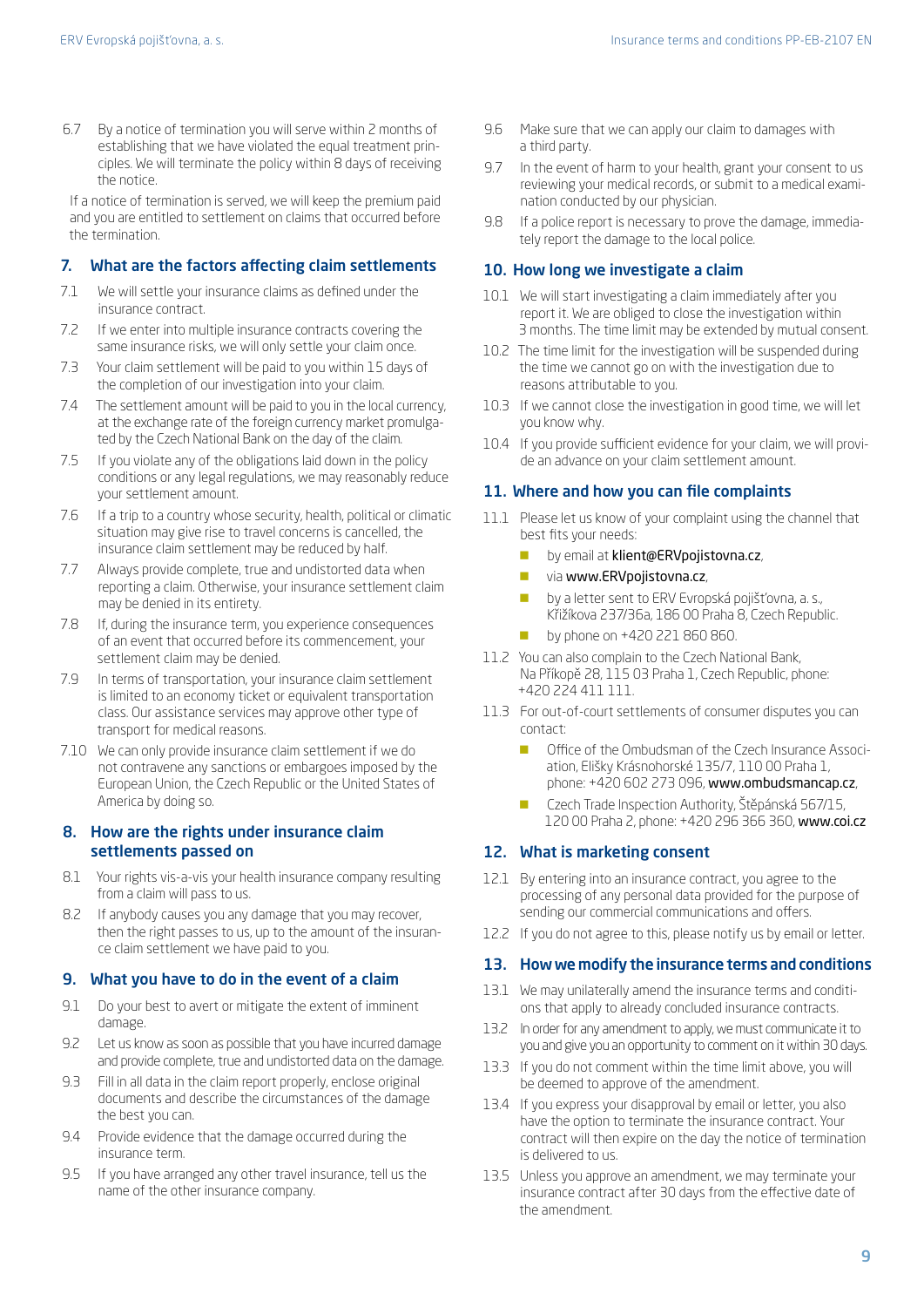## How we process personal data GDPR

We are taking the liberty of informing you about the protection of your personal data, particularly in connection with your arranged insurance coverage. Protection of your privacy and your data is of absolute fundamental importance to us, and therefore we are focusing on ensuring the security of our internal systems as well as careful selection of our partners. We also respect the standards established by the Czech Insurance Association, of which we are members.

### Who is the administrator of your personal data

The administrator of your personal data is ERV Evropská pojišťovna, a. s., a joint-stock company with its registered office at Křižíkova 237/36a, 186 00 Prague 8 – Karlín, Czech Republic. Our ID No. is

492 40 196, and we are registered in the Commercial Register at the Municipal Court in Prague, Section B, File 1969.

You can contact us using the method you prefer:

- **by e-mail to klient@ERVpojistovna.cz,**
- by visiting our website www.ERVpojistovna.cz,
- by sending a letter to our address at Křižíkova 237/36a, 186 00 Prague 8 - Karlín, Czech Republic,
- by calling us on +420 221 860 860.

### Where and how you can ask

We have our own person entrusted with ensuring protection of personal data (Data Protection Officer; DPO), whom you can contact with any question regarding the processing of your personal data or with complaints.

You can contact him:

- by e-mail at dpo@ERVpoiistovna.cz,
- via the on-line form at the website www.ERVpojistovna.cz,
- by sending a letter to the address of our registered office.

If you have a question, concern or complaint, you can also contact the Personal Data Protection Office, Pplk. Sochora 27, 170 00 Prague 7 – Holešovice, Czech Republic, tel.: +420 234 665 111, e-mail: posta@uoou.cz, www.uoou.cz.

### What types of personal data do we process

For entering into an insurance policy and for insurance claim resolution, we may process your personal data, such as your full name, birth number, date of birth, residential address, phone number and e-mail address. These are essential identification and contact details. If you suffer harm to health, we may also process data relating to your medical condition.

If your data regarding your medical condition will need to be examined to evaluate the insurance risk and its determination, then we will process such data only with your express consent.



Whenever you visit our website, for security reasons all identification data are recorded on our server (IP address) and other information (data, time, viewed page). We do not use Java Applets or Active X Controls.

Our pages use cookies, which can make it easier for you to use our internet services. We use these data solely for statistical purposes, and we guarantee your absolute anonymity. If you wish to block cookies, select the appropriate choice in your web browser (most often in the section Settings -> Privacy). After blocking cookies, you will not be able to use certain functions of our website.

If you send an e-mail via our site that contains details such as your name and e-mail address, we will use that information only for sending information that you have requested. When access to certain pages at www.ERVpojistovna.cz is conditioned upon you providing personal data, we will work with such data only for the purposes of fulfilling our obligations, and we will not use the data for any other purposes.

In order to improve the quality of our services, we record phone calls to our client line with your prior consent. If you do not agree to call recording, you can use other communication channels, such as e-mail or chat.

### What are the purposes of personal data processing

We need your personal data so that we can evaluate the insurance risk and arrange an insurance policy, for administration of your insurance policy and related records, sending of insurance policies and/ or for examination of an insurance claim or payout of indemnity. All communication with us is monitored and archived, including client calls. Neither arrangement of an insurance policy nor administration of an insurance policy nor resolution of an insurance claim can occur without personal data processing. We may also process your personal data in order to fulfil regulatory requirements for insurance statistics or for development of new tariffs.

Therefore, our processing of data constitutes personal data processing as defined in particular by Act No. 277/2009 Coll., on insurance, and Act No. 89/2012 Coll., the Civil Code. Processing of personal data for direct marketing purposes is our legitimate interest under the GDPR.

Another legitimate interest of ours is processing of your personal data for ensuring IT operations and their security and for prevention and investigation, particularly if there is a suspicion of insurance fraud.

### How we store personal data

We store insurance policies with your personal data on the servers of our internal system, and upon request we can provide extracts from them for you.

When arranging insurance coverage electronically, the policy will be entered into in individual steps defined by the technical solution of the on-line system. When insurance data are entered, the system will enable you to identify and correct any potential errors.

### What if you refuse to provide personal data

If you refuse to provide personal data, then unfortunately we cannot enter into an insurance policy with you or process your insurance claim.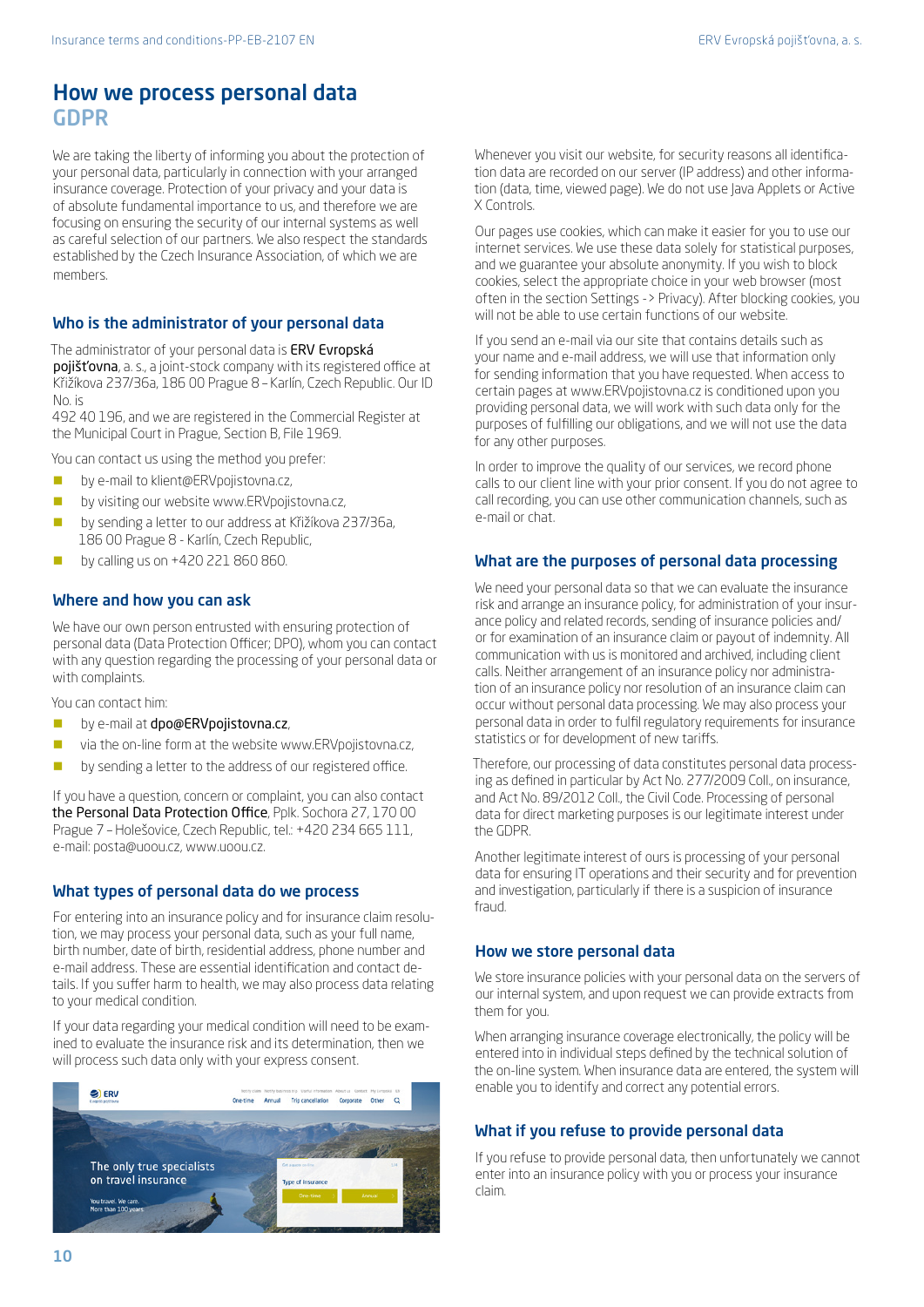### For how long do we process personal data

We are authorised to store your personal data for the duration of the insurance policy or based on obligations stemming from such policy, but for a maximum of 16 years, after which your personal data will be destroyed. Following the expiration of the regular statute of limitations in accordance with the Civil Code, which is 4 years, your personal data will be pseudonymised in our IT system and archived until their destruction occurs.

Personal data are stored based on statutory archiving requirements, particularly pursuant to tax and accounting regulations.

### With whom do we share your personal data

We are entitled to share your personal data with a third party only in exceptional cases, and solely when investigating your insurance claim or administering your insurance policy.

We, our employees or contractual processors, particularly IT service providers, assistance companies, securing parties and/or insurance brokers have access to your personal data.

If you are interested, you can find a complete list of contractual processors, including descriptions of their activities, on our website.

### What are automated decisions

Automated decisions/profiling occur in particular when arranging an insurance policy via our on-line system, which is intended to make



the selection and purchase of the best insurance coverage more pleasant and faster.

All automated decisions are based on predefined rules, particularly based on insurance and mathematical calculations.

### What are your rights

Upon request, we are obliged to inform you about processing of your personal data or to correct such data.

If you believe that we are processing your data in a manner that violates your privacy or the law, we must either rectify or sufficiently explain the situation. If we do not satisfy your request, you may contact the Czech Personal Data Protection Office.

Whenever your personal data are processed via automated decisions and you have discovered that your data are being processed in a manner that violates your privacy or personal life or in a manner that conflicts with the applicable law, you have the right to raise objections.

You also have the right to deletion (the right to be forgotten), the right to limitation of processing and the right to transferability of data.

If your personal data are processed based on consent that you have granted, you may revoke such consent at any time.

### On our website, in the section devoted to personal data protection, you will find:

- $\blacksquare$  this information
- an overview of all contact details,
- a link to an on-line form, which you can use to ask a question or present a suggestion,
- additional updated information relating to such matters.

### https://www.ervpojistovna.cz/en/information-aboutthe-website